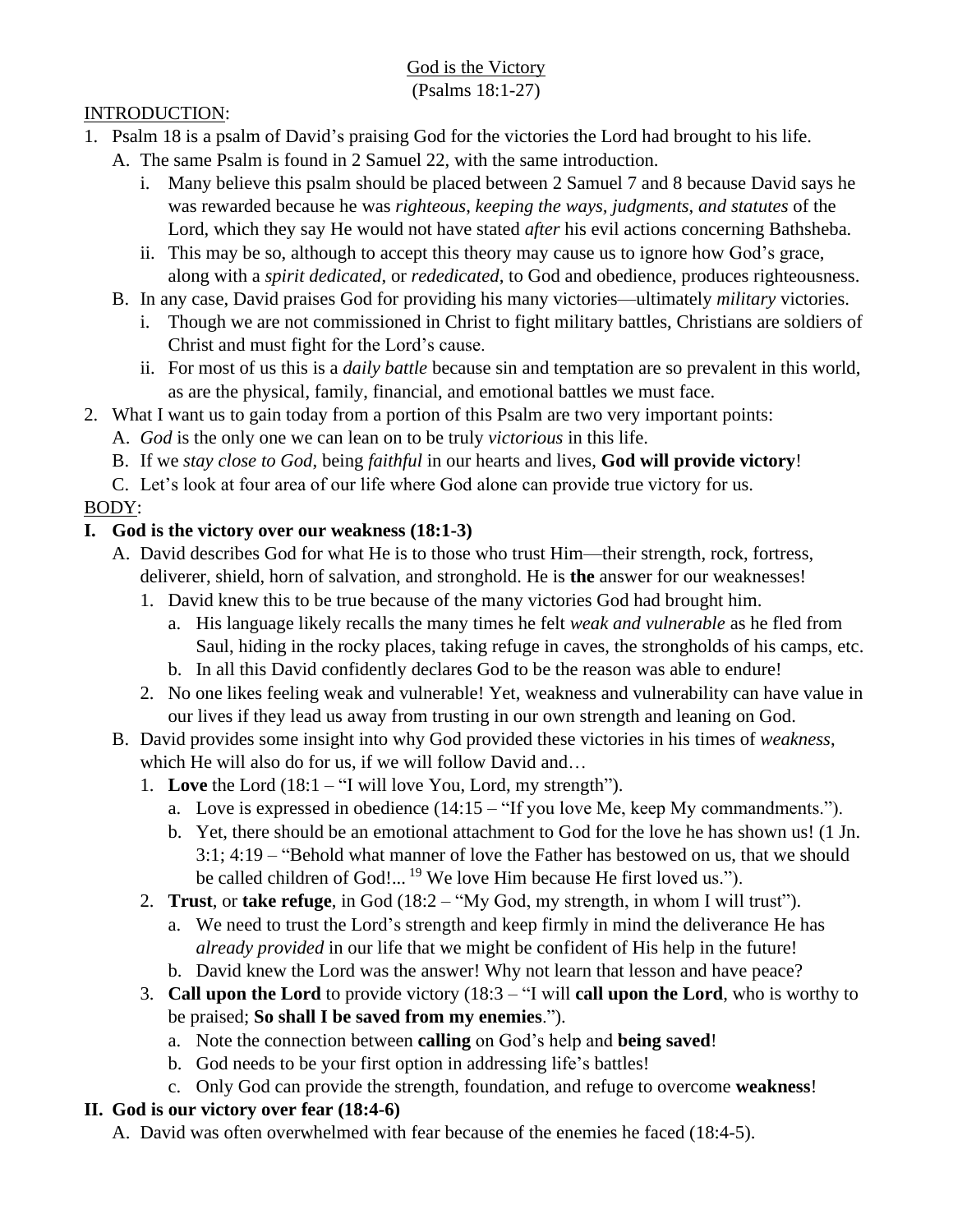- 1. When Saul became insanely jealous, the Bible says Saul "was David's enemy continually" (1 Sam. 18:29) and that for about *ten years*, "Saul sought him every day" (1 Sam. 23:14).
- 2. No wonder David names his enemies as death, ungodliness  $(NKJ/V)$  destruction  $(NASB, ESV)$ , and Sheol/grave. These were the intended goals of Saul's pursuit of David, not to mention others!
	- a. Death and destruction were often so near that David describes them as ropes/cords (NASB,  $E$ ESV), (or pangs – NKJV), encompassing, surrounding, and engulfing him.
	- b. Ten long years of running! No wonder David knew fear!
- B. Yet, David finds himself in *great debt* to God, owing him his life, love, and praise, because God *heard his cries* in His heavenly temple (18:6)!
	- 1. Although we haven't been pursued by a murderous king, we face daily battles and troubles that cause us to fear.
		- a. The lengths we go to keep our families safe, the work and sacrifices we make to pay the bills, the amount of insurance we keep, the doctor bills, etc., all speak of the *frail nature* of our existence.
		- b. If that were not enough, Peter reminds us of the greater enemy ever stalking us (1 Pet. 5:8 – "Be sober, be vigilant; because your adversary the **devil** walks about like a roaring lion, seeking whom he may devour.").
	- 2. Someone or something besides ourselves must be the answer to our fears. And, that answer is God who hears in His heavenly temple the voices and cries of His people in distress.
		- a. We need to be confident because God is watching out for us and listening for our call (1 Pet. 3:12 – "For the **eyes of the Lord are on the righteous**, and His **ears are open to their prayers**; but the face of the Lord is against those who do evil.").
		- b. Through God we can have the victory over the *fears* of life!

#### **III.God is our victory over our enemies (18:7-19)**

- A. In these verses David speaks of what happens when God heard his prayers and took up his cause.
- B. God became **angry** (18:7-8)!
	- 1. The distress, opposition, and persecution of His people cause anger in God, causing Him to breathe for smoke and devouring fire that rattles the earth's foundations (18:7-8).
	- 2. For the wicked, it will truly be a "fearful thing to fall into the hands of the living God" (Heb. 10:31)! They will not escape His wrath, and the righteous will be vindicated!
- C. God bows the heavens and *comes down* in in His anger, using His control of nature itself to scatter and vanquish the foes of His people (18:9-15).
	- 1. He comes with a dark storm of destruction upon the foes of His people, scattering them!
	- 2. Though David was surrounded and overwhelmed by the floods of evil and death itself, God righteous wrathful storm routed them (18:13-15)!
- D. Then, the most amazing thing happens (18:16-19).
	- 1. God reaches down and plucks David from the engulfing floods, saving him (18:16-17).
	- 2. David, who had no strength in himself to withstand these onslaughts, knew the Lord was his support and leaned on him (18:18).
		- a. We all have something/someone we lean on—family, friends, position, our abilities.
		- b. But the only support that will never let us down is God.
	- 3. The Lord **delivered** David because God **delighted** in Him (18:19).
		- a. God can be counted on because He **delights** in His people!
			- i. The Lord has great pleasure in His people and *desires* us.
			- ii. Why a completely holy Creator does so is beyond me! And yet He does!
		- b. Why did God delight in David but not in his enemies? This leads us to our last section.

# **IV.God is our victory over sin (18:20-27)**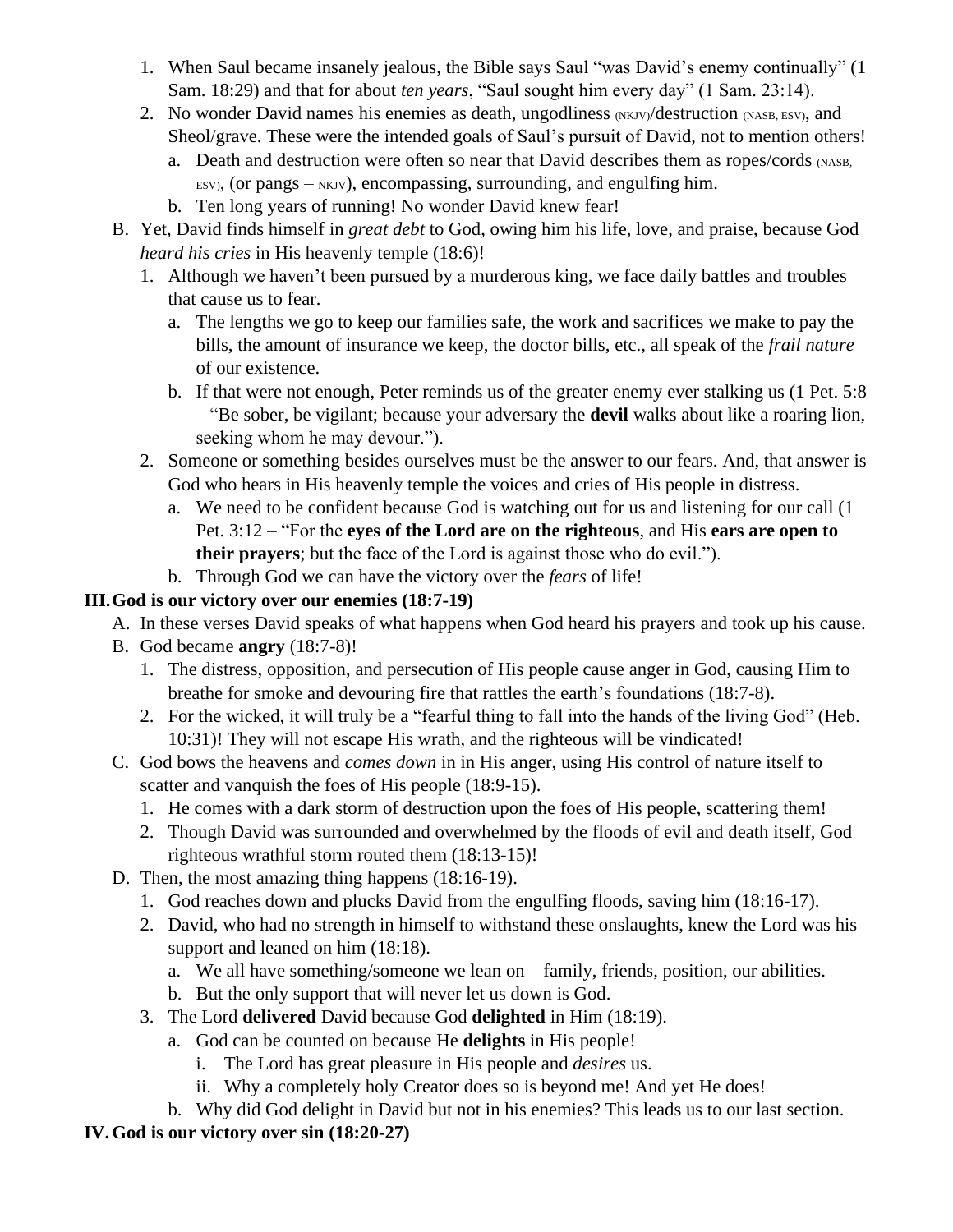- A. Though David sinned, as do we, God still rewarded David *according to his righteousness* and the moral *cleanness of his hands* (18:20-24). Two points are necessary to understand this:
	- 1. First, righteous is *obedience*—the willingness to follow God's commands and do what is right  $(18:21 - "I)$  have kept the ways of the Lord").
		- a. Ezekiel proves this (Ezek. 18:21-22 "But if a wicked man turns from all his sins which he has committed, **keeps all My statutes**, and **does what is lawful and right**, he shall surely live; he shall not die.  $^{22}$  None of the transgressions which he has committed shall be remembered against him; **because of the righteousness which he has done**, he shall  $live.'$ ).
			- i. Note how "keeps all My statutes" and "does where is lawful and right" are the same as "the righteousness which he has done."
			- ii. What David and other O.T. people did determined whether God viewed them as righteous.
		- b. Righteousness *in Christ* requires obedience as well!
			- i. Rom. 6:16 "Do you not know that to whom you present yourselves slaves to obey, you are that one's slaves whom you obey, whether of sin leading to death, or of **obedience leading to righteousness**?"
			- ii. 1 Jn. 3:7 "Little children, let no one deceive you. He who **practices righteousness** is **righteous**, just as He is righteous."
		- c. So, God rewarded David with victory because he was seeking to do what was right! And we should not expect God to approach us any differently.
	- 2. Second, though David was *imperfect* in his obedience and righteousness, as are we, God did *not forsake him* because *David did not forsake God*.
		- a. Note how in 18:21 David said he had "not wickedly departed from my God" and in 18:22 that he "did not put away His statutes."
		- b. The combination of David's seeking to obey and refusal to give up on God resulted in him being "blameless" (18:23), or counted as *complete*, or *perfect* before God
			- i. Why? Because these are the ones who ultimate receive God's *grace*.
			- ii. This is the formula the Holy Spirit reveals to us in Christ (1 Jn. 1:6-7 "If we say that we have fellowship with Him, and walk in darkness, we lie and do not practice the truth. <sup>7</sup> But if we **walk in the light** as **He is in the light**, we have fellowship with one another, and the **blood** of Jesus Christ His Son **cleanses us from all sin**.").
		- c. So, who is it that God cleanses, that He makes truly righteous? Those who obey Him, who seek to live their lives in the light of God's work, in obedience to God's will!
- B. God responds in kind to mankind (18:25-27)
	- 1. With those who show themselves…
		- a. **Merciful**/kind/pious (devout), God shows himself merciful/kind/pious (devout) (18:25a).
		- b. **Blameless** (integrity), God shows himself to be blameless (integrity) (18:25b).
		- c. **Pure** (purified/purged out sin), God shows himself to be pure (sinless)
	- 2. On the other hand, to the morally and spiritually **devious**, or **crooked**, God shows himself shrewd (NKJV), astute (NASB), or tortuous (ESV) (full of twists and turns – *Oxford Dictionary*)
		- a. The devious/crooked are those who have no faith, no confidence in God, and who wickedly *depart from God* and *cast His statutes from them!*
		- b. To them God is something altogether different, something shrewd, threatening, dangerous—a destroyer. Isn't this what we see in the wicked around us?
	- 3. In the end we can rest assured of two important points: 1) that God saves the **humble** (afflicted, lowly), and 2) He brings down the **haughty** (18:27).